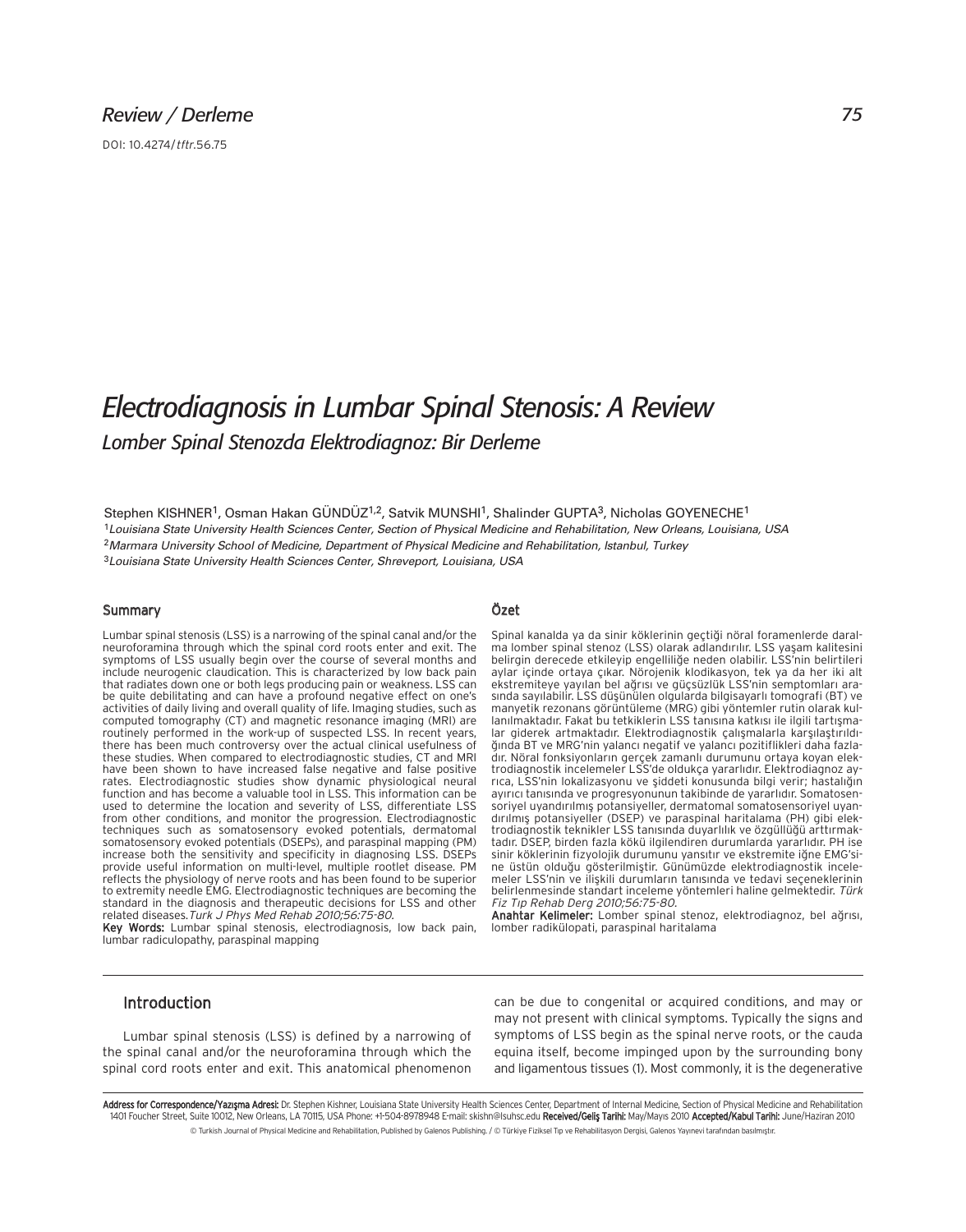form of LSS that results from facet joint capsule hypertrophy, disc degeneration, osteophyte formation, or buckling of the ligamentum flavum (2-4). These pathologic anatomical conditions may act singularly or as a group to produce the syndrome. Conditions, such as spondylolisthesis, spondylosis, or scoliosis can also predispose a person to LSS by chronically altering the mechanical forces placed upon the vertebral discs, joints, and ligaments (5). It should also be noted that LSS could be a sequelae of endocrine, rheumatologic, neoplastic, or idiopathic processes. This review article will focus on the emergence of various electrodiagnostic techniques that may aid in the diagnosis and treatment of LSS.

#### Prevalence

It is estimated that nearly 5 of every 1,000 Americans over the age of 50 have some degree of LSS (6). This condition can be quite debilitating when symptomatic, and can have a profound negative effect on one's activities of daily living and overall quality of life. As the population ages, clinicians will likely diagnose this condition more frequently. With the average lifespan increasing, more and more individuals are seeking the preservation of their mobility and flexibility into their later years (7). LSS contributes to an estimated cost of \$100 billion annually in the United States due to health care costs and lost worker productivity (8). Subsequently, a large amount of research has been conducted over recent years to identify both sensitive and specific diagnostic tools as well as effective treatment measures. Already LSS is the most common indication for lumbar surgery in the United States for persons over the age of 65 (9).

## Pathophysiology

The symptoms of LSS typically begin insidiously over the course of several months. The most common and specific symptom of LSS is neurogenic claudication, or pseudoclaudication (10). This is characterized by low back pain that radiates down one or both legs producing pain or weakness and is precipitated by standing, walking, or lumbar extension, and lessened by a change in position or lumbar flexion. Consequently, patients with neurogenic claudication are significantly limited in their ability to ambulate (11). This pattern is a direct result of the fact that extension narrows the spinal canal, while flexion widens it (12). Other common symptoms include ataxia, weak or "heavy feeling" in the legs, low back pain, and paresthesia and hypoesthesia in the legs. Compounding the diagnosis of LSS is the fact that classic neurogenic claudication may not always be present in patients with LSS. Furthermore, variations of the presenting symptoms can mimic many other conditions, or in fact be superimposed upon other current comorbidities. The key clinical determinant remains the regression of symptoms with lumbar flexion, and worsening with extension; a key distinguishing factor from vascular claudication. At the molecular level, a number of different pathophysiological mechanisms have been purported to explain the symptoms of neurogenic claudication. The closed space within stenotic spinal segments will experience higher epidural pressures, and as a result of the actual mechanical pressure, inflammation and fibrosis of the nerves can ensue (13). Wallerian degeneration may occur, but only in cases of severe nerve compression. It has been hypothesized that arterial perfusion deficiency and venous congestion of the vessels surrounding the nerves may be involved (14). In reality, it is likely the combination of the above factors acting together to affect the excitatory state of the spine roots, altering their ability to efficiently and appropriately transmit action potentials.

### Imaging

Since the basis of LSS appears to be an anatomical impingement of the spinal roots, one would expect to visualize this pathology on imaging studies. Imaging studies have, and continue to be routine in the work-up of suspected LSS. However, there has been much controversy in recent years over the actual clinical usefulness of these studies. Radiographic measurements of the spinal canal have been correlated to symptomatic and asymptomatic LSS, but these measurements have not been definitively proven to be clinically valid (15). It is important to note that the traditional radiographic method used to determine the level of stenosis is the anterior to posterior spinal column distance. Depending on the exact measurement, the terms "absolute" or "relative" stenosis is assigned. This method has since given way to the measurement of the transverse area of the dural sac, secondary to the improved soft tissue imaging provided by magnetic resonance imaging (MRI), in contrast to the older myelography. Many older studies citing the utility of imaging studies in the diagnosis of LSS were reviewed in a meta-analysis by Kent et al. (16). All 14 studies were given research quality ratings of C or lower, indicating weak diagnostic accuracy (16). A significant finding supported by many recent studies has been the high percentage of positive radiographic findings of spinal stenosis in asymptomatic individuals (17,18). In a study by Boden and colleagues (17), 20% of asymptomatic patients over the age of 60 had imaging studies that were positive for LSS. Further studies have sought to examine the clinical relevance of imaging in LSS. The results have, more often than not, failed to show a correlation between clinical symptoms and spinal canal narrowing in LSS.

A study by Moon et al. (19) had symptomatic LSS patients walk on a treadmill and measured the time to the onset of symptoms and the total ambulation time. They concluded that there was no correlation between these measures and each patient's radiologic parameters (19). In a similar study by Barz et al. (20), the distance walked on the treadmill did predict the degree of stenosis on the MRI, but the diagnostic importance for the severity of clinical symptoms was limited. Another study examined the correlation of the degree of radiographic constriction of the lumbar spinal canal and the patient's perceived level of disability. Using the Oswestry Disability Index (ODI), they found no significant correlation between the ODI percentage scores and central or lateral radiological stenosis (21). To the contrary, one study did find a correlation between spinal canal cross-sectional area and clinical symptoms; however, this was in preoperative patients with severe LSS (22). With most studies failing to show a correlation however, this study appears to be an exception. Therefore, an MRI, by itself, should not be used to determine if lumbar stenosis is the cause of the patient's pain, what their prognosis is for future pain and functionality, nor make definitive decisions on the course of treatment.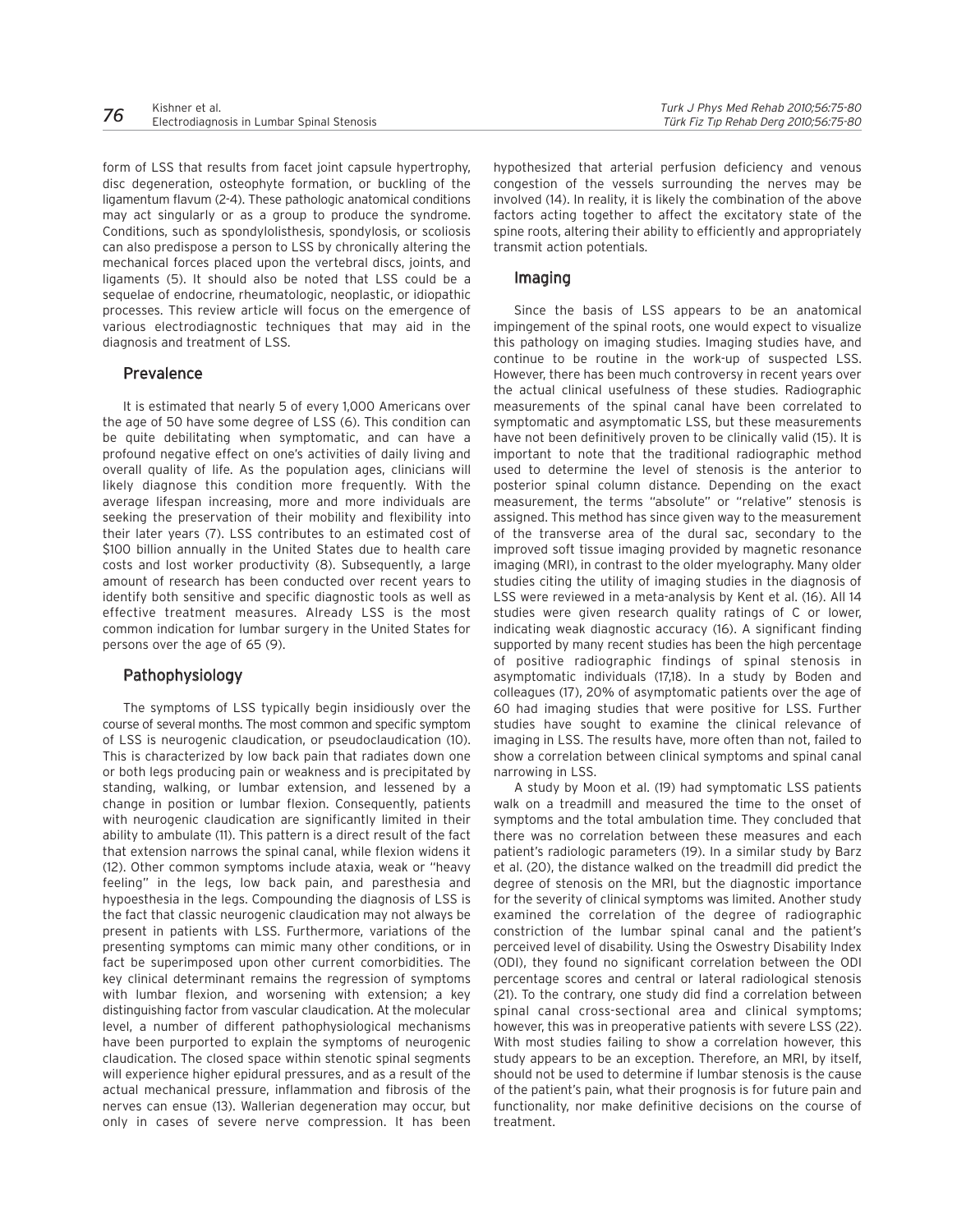## Electrodiagnosis in LSS

As discussed earlier, the pathologic basis of LSS is compression of nervous tissue, and/or its surrounding vascular components. These compressive insults typically cause the nerves to function abnormally, making electrodiagnostic studies very useful in the investigation of suspected LSS. In contrast to the static anatomic image of an MRI or computed tomography (CT), dynamic physiological function can be obtained from electrodiagnostic studies. This information can be used to determine the location and severity of LSS, differentiate LSS from other conditions, and monitor the progression of the condition. Clinicians have been using nerve conduction studies (NCS) and electromyography (EMG) in the diagnosis of LSS since the 1940's (23). However, only recently have high quality, evidence-based medicine studies began to emerge. The current body of literature in this area, as well as newer electrodiagnostic techniques such as somatosensory evoked potentials (SEPs), dermatomal somatosensory evoked potentials (DSEPs), and paraspinal mapping (PM), will be reviewed.

# Nerve Conduction Studies including Late Response Nerve Conduction Studies

While NCS are typically normal in most cases of LSS, motor and sensory conduction studies can still be a valuable tool in LSS. Prolonged nerve compression is typically required to produce abnormalities of these studies. Therefore, they are usually only abnormal in cases of severe LSS. NCS can be useful in excluding other conditions from the differential diagnosis that can be superimposed upon or similar to LSS. Due to the proximal location of the pathology in LSS, late response NCS, such as F-waves and H-reflexes, have been utilized for many years in the evaluation of radiculopathies (24-27). F-waves, however, have low sensitivity, and are frequently normal, even in clear clinical radiculopathies (28,29). Due to the nature of the intermittent neurogenic claudication in LSS, the effects of lumbar spine position, ambulation, and exercise on various F-wave parameters have been studied for a number of years. The two F-wave parameters, in particular those seem to be affected the most by dynamic testing, are the minimal F-wave distal latency and chronodispersion. In a study by Tang et al. (30), standing for 3 min produced increased F-wave chronodispersion in LSS and root compression syndromes, but had less effect on the more commonly measured F minimal latency. Furthermore, patients with simple low back pain did not show any F-wave parameter changes after these postural maneuvers (30). London and England measured serial F-waves both before and after ambulation in two patients with neurogenic claudication (31). In both patients, dynamic changes in F-wave parameters were noted post-exercise. These changes consisted of unelicitability or increased latencies, which reversed over the course of 15 minutes following ambulation (31). Adamova et al. (32) used an exercise treadmill test (ETT) as a dynamic variable in patients with LSS diagnosed by CT, diabetic polyneuropathy patients, and a group of healthy control patients. They measured the soleus H-reflex, tibial F-wave, and motor evoked potentials to the abductor hallucis muscle, both before and after the ETT. Only the minimal latency of the tibial F-wave and the latency of the soleus H-reflex exhibited changes after walk loading in patients with LSS (32). In a similar study by Adamova et al. (33), increased chronodispersion of the tibial

F-wave distinguished LSS patients from polyneuropathy patients and healthy controls. Wallbom et al. (34) published a cohort study of neurogenic claudication positive LSS patients, in which all of the subjects underwent physical therapy with half performing additional interval-walking exercises. Changes in F-wave indices - minimal latency, chronodispersion, and persistence - were calculated. The treatment group demonstrated a worsening of F-wave persistence at 8-week follow-up (34). This result highlights the need for more research into conservative treatment modalities for LSS, but it is in-line with the pathophysiologic nature of this condition. The H-wave, or H-reflex, which is predominantly used to test the S1 nerve roots, has also shown utility in LSS diagnostics. The H-reflex measures sensory as well as motor nerve function. Since sensory complaints are more common than motor complaints in patients with radiculopathies, the H-reflex can often be the first abnormality in earlier stages of spinal stenosis (35). There are some definite limitations of H-reflex testing that should be noted. The H-reflex is only easily obtained for S1 nerve roots, and is commonly unelicitable in elderly patients over 60 (36,37). When used however, H-reflex amplitude asymmetry (>50%) and prolonged side-to-side latency (>1.0–1.8 msec) seem to be the most useful parameters in detecting nerve root lesions (24,29,36,38,39).

## Needle EMG

Compression of the cauda equina due to a stenotic spinal canal often results in polyradicular insults. Needle electromyography was the first electrodiagnostic technique used in detecting radiculopathy, and still maintains a very high diagnostic yield (28,40). In fact, one study found EMG to have a sensitivity of 72% and a specificity of 85% in neurologically abnormal patients (41). Further research has shown abnormal EMGs in 35% to 64% of patients with radicular leg pain, and in 51% to 86% of those with abnormal neurologic examinations (42). The most common pattern of EMG findings in LSS appears to be multiple, bilateral lumbosacral radiculopathies, occurring with the following frequencies: L5 (48%), S1 (30%), L4 (17%), L3 (5%), S2 (4%), and L2 (3%) (43). Wilbourn and Aminoff reported that this pattern has been present in approximately 50% of their LSS patients (44). This pattern was also exhibited in a study by Petropoulos, who performed surgery on 76 LSS patients, of which, 78% had bilateral, asymmetric radicular findings on EMG exam following a stress test (45). LSS may also present with symmetric or asymmetric bilateral single root lesions, unilateral lesions, fibrillation potentials in a single muscle, or normal studies all together (44). In addition to the possibility of false negatives, false positives can occur secondary to idiopathic polyphasic potentials in 12% to 35% of the normal population, morphology changes due to movement of the active recording electrode, prior lumbosacral surgery, or end-plate activity (46-50). Wilbourn and Aminoff reported that EMG findings in LSS most commonly resemble a chronic, but ongoing radiculopathy, evidenced by chronic motor unit action potential (MUAP) changes and fibrillation potentials restricted to distal myotomes (44). Fibrillation potential amplitude has shown a correlation to the approximate age of the lesion, with older lesions exhibiting smaller amplitudes compared to acute insults. Kraft also showed that the fibrillation potential size correlates with the degree of Type I muscle fiber atrophy (51). Analyzing the MUAPs can also be used to gauge the duration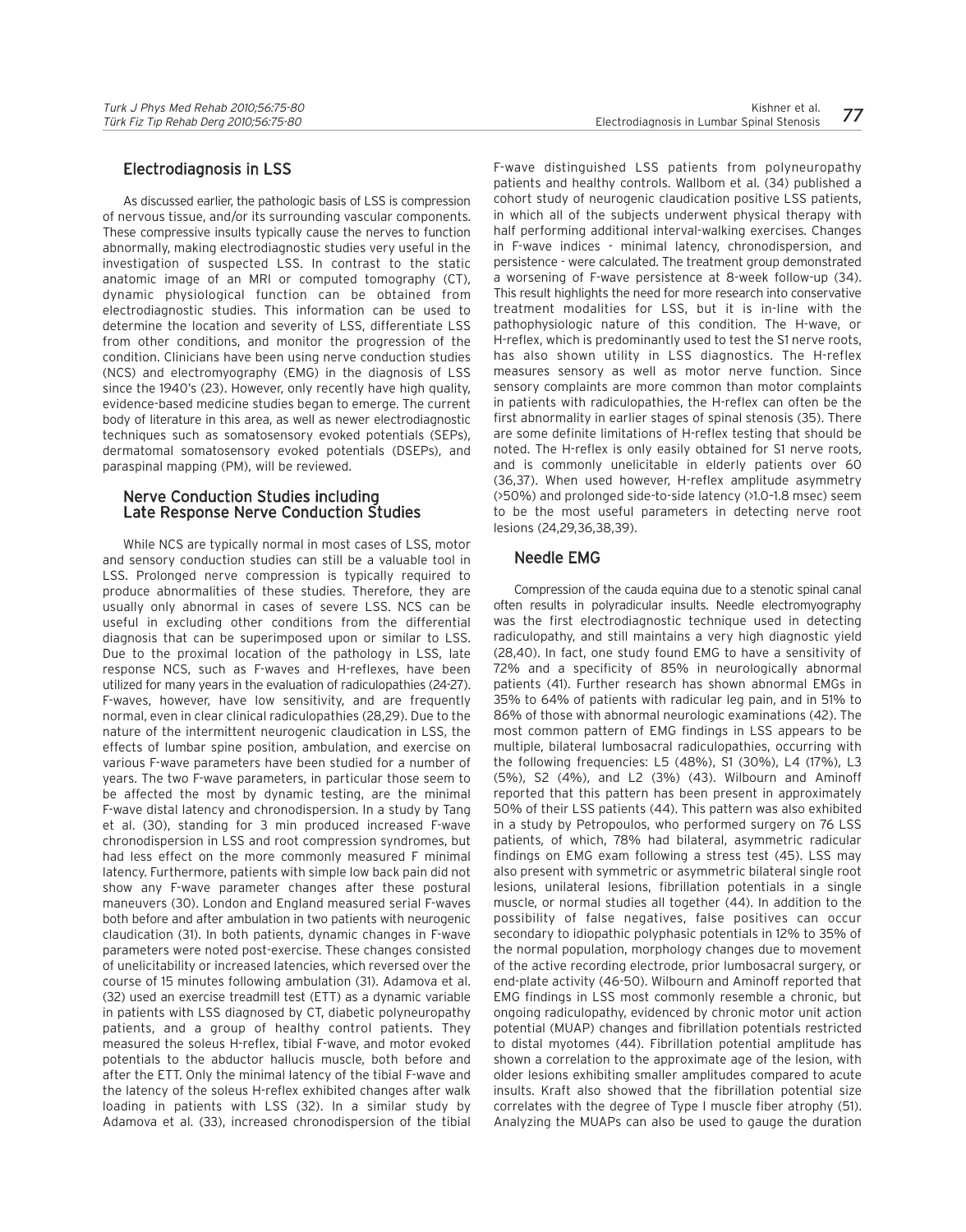and progression of LSS. Decreasing recruitment will tend to appear within the first month, followed by polyphasic potentials at 10 weeks, and long-duration, high-amplitude units appear after 2 months (52).

### Somatosensory Evoked Potentials

SEPs monitor nerve impulses and evaluate many aspects of peripheral nerve function. The results from these tests can indicate deficit in mixed peripheral nerves, nerve roots, and in the spinal cord and brain (53). A study done by Kraft et al. (54) suggests that since SEPs are generated from peripheral nerves, it is difficult to make single root conclusions from the data. SEPs can be useful for the overall investigation of nerve root and rootlet dysfunction (55). SEPs more suited for low-grade, chronic compression seen in LSS (54) rather than for acute radiculopathies. SEPs provide a good overall picture of the status of multi-level nerve function (56). Typically, SEPs are normal in the early stages of LSS when symptoms first begin. Electrophysiologic changes usually occur once the condition progresses to conduction block, axon loss, and demyelination of peripheral nerves (41). SEPs are dorsal column dependent and monitor sensory nerve function (54). Because of this, quantitative measurement of motor nerve function often remains normal because of the lack of measurement in the anterolateral column (29). Many different studies have been conducted to support the use of SEPs as an adjunct to imaging in diagnosing and treating LSS. A study done by Keim et al. (53) showed that SEPs are important in establishing the level, extent, and laterality of nerve root compression. A prospective study of 20 patients found that 11/20 patients had intraoperative SEPs that correlated with their CT scan or myelography findings. Findings showed high levels of L4-L5 and S1 involvement that was also supported by Grana et al. (43). The findings also revealed a high level of involvement of the posterior tibial and peroneal nerves SEPs responses at 95% and 90%, respectively. There were 7/20 patients that had bilateral findings, while only 2/7 reported having bilateral symptoms that supports SEPs having a higher sensitivity in detecting spinal root compression secondary to spinal stenosis. Keim et al. (53) further support this by demonstrating a correlation between improvement in SEP amplitude and clinical symptoms. However, Spielholz et al. (57) showed SEPs were not related to clinical outcome. Brown et al. (58) studied 300 neurosurgical patients and also concluded that no clinical significance could be shown. Kondo et al. (59) demonstrated SEPs to also be effective in monitoring neurogenic claudication secondary to stenosis. The study shows 31/37 patients with abnormal SEPs after stress produced by walking. After surgical procedure, 7/9 of the patients had SEP values which returned to normal demonstrating that SEPs are a safe way to both diagnose LSS and help differentiate between neurogenic and vascular claudication. The possible etiologies of the SEP amplitude reductions in this study include temporal dispersion, rise in thresholds, and blockage of impulses. These amplitude reductions improved when pressure was removed from the measured stenosed area. In recent years, many studies have been performed to assess the value of SEPs in determining location of disease, prognostic indicators, and therapeutic options (54). In summary, numerous studies have shown SEPs to be useful adjuncts to imaging in the management of LSS.

### Dermatomal Somatosensory Evoked Potentials

DSEPs provide useful information on multi-level, multiple rootlet disease. Much like SEPs, DSEPs can detect impaired nerve conduction in multiple segments caused by chronic, low-grade compression (54). The ability of DSEPs to quantitatively measure pain in single nerve roots has advanced the diagnosis of LSS and has been compared to the advancements made in diagnosing distal sensory latency prolongation in CTS. While SEPs give an overall picture of mixed peripheral and spinal cord function, DSEPs provides clinicians the ability to monitor single nerve roots (60). Storm et al. (61) suggests that DSEPs allow physicians to diagnose LSS well before symptoms occur, allowing therapeutic intervention in early stages of LSS. These advancements allow for more efficient diagnosis and treatment of LSS and also give a better understanding of patients with neurogenic compromise (54). Because of this, physicians are better able to determine which patients are more suited for surgical intervention (54). DSEPs test specific dermatomes with standardized normal values. As previously mentioned, DSEPs can provide useful information when monitoring of a single root is needed (56). A study by Snowden et al. (62) showed DSEPs to be a helpful adjunct to CT and MRI imaging when diagnosing LSS. Of 155 patients referred for clinical suspicion of LSS, 58 patients met the criteria for LSS. Abnormalities in DSEP were defined as 1) N1 latency absent or >2.5 standard deviations (SD), 2) side-to-side latency difference of > 2 SD, 3) amplitudes >2 SD, and 4) amplitude ratio >2 SD. The study concluded DSEPs to have 78% efficacy in predicting single root disease with LSS and 93% for multiple root with LSS (62). Jensen et al. (63) showed MRIs to have false positive rates as high as 36% for diagnosing LSS in asymptomatic patients, further supporting the use of DSEPs for diagnosis. DSEPs have been widely accepted for use in diagnosing lumbar radiculopathies (58). A study by Tokuhashi et al. (64) evaluated 94 cases to determine whether DSEPs, biothesiometer, or the Semmes-Weinstein esthesiometer had higher sensitivity for detecting lumbar radiculopathies. DSEPs were found to be more sensitive for diagnosis of LSS when compared to the biothesiometer and the Semmes-Weinstein esthesiometer (64). However, DSEPs were found to not be as effective in determining the severity, extent of numbness, or any immediate changes in sensory dysfunction (64). Dvonch et al. (60) conducted a two-part experiment to show how DSEPs provide the advantage of root specific information. Their results show DSEPs to have an accuracy of 85.7% when compared to myelography and an accuracy rate of 87.5% when compared to surgery as the standard (60). One can conclude from this that DSEPs can help determine which roots are affected in LSS and possibly which patients will benefit most from surgery. Kraft et al. (54) supports these studies with their own independent investigation that concluded DSEPs to have a higher odds ratio of 1.59 compared to 0.81 for MRIs alone when compared to surgical outcome. Herron et al. (56) concluded DSEPs to be useful intraoperatively in monitoring unilateral and bilateral nerve root compression. The results show 6/30 cases of unilateral decompression with an average of 9 msec improvement in latency on operated side and 3msec improvement on non-operated side. Bilateral decompression was noted to have an average improvement of 9 msec on both sides.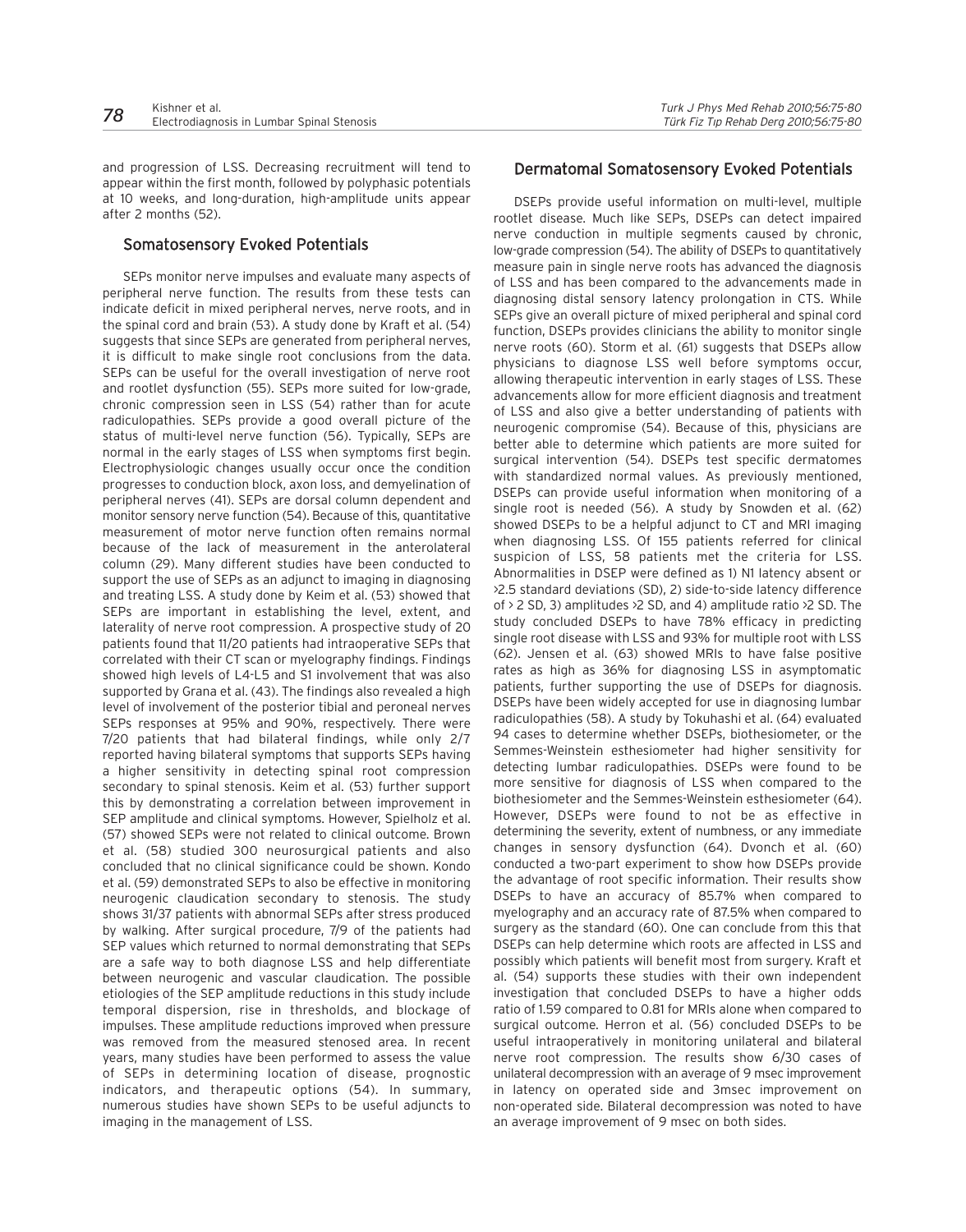#### Paraspinal Mapping

PM is a relatively new technique that can be done with standard EMG equipment. PM is performed by placing needles in the paraspinal muscles in carefully selected different locations. The protocol entails 4 needle insert sites that are 2.5 cm lateral to midline at all of the levels tested bilaterally. At each insertion site, a 50 mm monopolar needle is directed at a 45-degree angle toward the midline and is inserted in approximately 5mm intervals until it contacts the spinous process. A score is calculated from each individual needle and then all are added to determine a total PM sensitivity score. Haig et al. (65) conducted 50 studies to ultimately show that PM sensitivity scores had higher sensitivity that either peripheral EMG or imaging alone. The study also showed that PM could help combat the high false positive findings on imaging. PM was also shown by Yagci et al. (66) to be superior to limb EMG in the diagnosis of lumbar spinal stenosis. PM showed a correlation of at least 92.8% in radiculopathy. Tomasella et al. (67) also proved the high sensitivity of PM compared to imaging in diagnosis of radiculopathy. Leionen et al. (68) conducted a LSS study in which paraspinal muscle exercise endurance was tested along with PM. The 25 patients in this study were asked to perform flexion-extension movements while the paraspinal muscles were tested from L3-S1. The study had 18/21 patients with abnormal PM. Thus, most patients with LSS have abnormal PM that could indicate denervation of paraspinal muscles and possible atrophy of the paraspinal muscles. Studies by Haig et al. (69) indicate that lumbar spine PM abnormalities increase with age, and that different normal values should be set for different ages to help determine age specific abnormal values. Haig et al. (69) demonstrated PM scores >4 had 100% specificity and 30% sensitivity when comparing a group of patents with pain and imaging suggesting LSS with another group of asymptomatic patients. A composite PM and composite limb score increased the sensitivity to 47.8% and the specificity of 87.5%. Tong et al. (70) tried to establish a standard of reliability between monopolar and concentric needle in PM. The study showed results with a false positive rate  $5\%$  when counting a PM value  $\ge$  as abnormal. PM has been shown to be quite effective in diagnosing LSS. When combined with both conventional imaging and lower extremity EMG, PM increases both the sensitivity and specificity in diagnosing LSS (69). PM has also been documented to be useful in high lumbar root lesions (71).

#### Conclusion

Lumbar spinal stenosis (LSS) in the past has been primarily diagnosed on a clinical basis with radiologic support. Clinical symptoms sometimes do not appear until late in the disease course and may not correlate with imaging. There have been numerous studies that demonstrate the usefulness of various electrodiagnostic techniques in the diagnosis and treatment of lumbar spinal stenosis. While CTs and MRIs are routinely performed, they have been shown to have increased false negative and false positive rates when compared to electrodiagnostic studies. Electrodiagnostic studies such as SEPs, DSEPs, and PM increase both the sensitivity and specificity in diagnosing LSS. SEPs monitor many aspects of nerve function and the results can indicate a deficit in mixed peripheral nerves, nerve roots, and in the spinal cord and brain

(53). Despite these limitations, many studies have been shown to support SEPs as an adjunct to other electrodiagnostic techniques in diagnosing LSS. DSEPs provide similar information in the diagnosis and treatment of LSS. DSEPs can detect impaired nerve conduction and provide information on single nerve roots (60). A study by Kraft (72) concluded that DSEPs could detect which roots are affected in LSS and which patients will benefit most from surgical decompression. A limitation of DSEPs is that they have not been found to be useful in the diagnosis of acute radiculopathies (72). PM is another useful technique in the diagnosis of LSS. Yagci et al. (66) demonstrated that PM reflects the physiology of nerve roots better than limb EMG and therefore, was more sensitive than limb EMG in the diagnosis of LSS. In conclusion, electrodiagnostic techniques are important, and may become the standard, in the diagnosis and therapeutic decisions for LSS and other related diseases.

#### References

- 1. Rydevik B, Brown MD, Lundborg G. Pathoanatomy and pathophysiology of nerve root compression. Spine 1984;9:7-15. [\[Abstract\]](http://journals.lww.com/spinejournal/Abstract/1984/01000/Pathoanatomy_and_Pathophysiology_of_Nerve_Root.4.aspx)
- Singh K, Samartzis D, Vaccaro AR, Nassr A, Andersson BJ, Yoon ST, et al. Congenital lumbar spinal stenosis: a prospective, controlmatched, cohort radiographic analysis. Spine J 2005;5:615-22. Abstract<sub>1</sub>
- 3. Dimaio S, Marmor E, Albrecht S, Mohr G. Ligamentum flavum cysts causing incapacitating lumbar spinal stenosis. Can J Neurol Sci 2005;32:237-42. [\[Abstract\]](http://www.ncbi.nlm.nih.gov/sites/entrez)
- Sairyo K, Biyani A, Goel V, Leaman D, Booth R, Thomas J, et al. Pathomechanism of ligamentum flavum hypertrophy: a multidisciplinary investigation based on clinical, biomechanical, histologic, and biologic assessments. Spine 2005;30:2649-56. [\[Abstract\]](http://journals.lww.com/spinejournal/Abstract/2005/12010/Pathomechanism_of_Ligamentum_Flavum_Hypertrophy__A.10.aspx)
- 5. Akuthota V, Lento P, Sowa G. Pathogenesis of lumbar spinal stenosis pain: why does an asymptomatic stenotic patient flare? Phys Med Rehabil Clin N Am 2003;14:17-28. [\[Abstract\]](http://www.ncbi.nlm.nih.gov/sites/entrez)
- 6. Szpalski M, Gunzburg R. Lumbar spinal stenosis: clinical features and new trends in surgical treatment. Geriatr Times 2004;5:11-3.
- 7. Kauffman C, Garfin SR. Spinal stenosis: pathophysiology and symptom complex update 1999. Semin Spine Surg 1999;11:209-14.
- 8. Katz JN. Lumbar disc disorders and low-back pain: socioeconomic factors and consequences. J Bone Joint Surg Am 2006;2:21. [\[Abstract\]](http://www.ncbi.nlm.nih.gov/pubmed/16595438)
- Taylor VM, Deyo RA, Cherkin DC, Kreuter W. Low back pain hospitalization: recent US trends and regional variations. Spine 1994;19:1207-11.
- 10. Atlas SJ, Delitto A. Spinal stenosis: surgical versus nonsurgical treatment. Clin Orthop Relat Res 2006;443:198-207. [\[Abstract\]](http://www.ncbi.nlm.nih.gov/pubmed/16462443)
- 11. Weiner DK. Office management of chronic pain in the elderly. Am J Med 2007;120:306-15.
- 12. Inufusa A, An HS, Lim TH, Hasegawa T, Haughton VM, Nowicki BH. Anatomic changes of the spinal canal and intervertebral foramen associated with flexion–extension movement. Spine 1996;21:2412-20. [\[Abstract\]](http://journals.lww.com/spinejournal/Abstract/1996/11010/Anatomic_Changes_of_the_Spinal_Canal_and.2.aspx)
- 13. Takahashi K, Kagechika K, Takino T, Matsui T, Shima I. Changes in epidural pressure during walking in patients with lumbar spinal stenosis. Spine 1995;20:2746-9. [\[Abstract\]](http://journals.lww.com/spinejournal/Abstract/1995/12150/Changes_in_Epidural_Pressure_During_Walking_in.17.aspx)
- 14. Kobayashi S, Baba H, Uchida K, Kokubu Y, Yayama T, Takeno K, et al. Blood circulation of cauda equina and nerve root [Japanese]. Clin Calcium 2005;15:63-72.
- 15. Siebert E, Prüss H, Klingebiel R, Failli V, Einhäupl KM, Schwab JM. Lumbar spinal stenosis: syndrome, diagnostics and treatment. Nat Rev Neurol 2009;5:392-403. [\[Abstract\]](http://www.nature.com/nrneurol/journal/v5/n7/abs/nrneurol.2009.90.html) / [[Full Text](http://www.nature.com/nrneurol/journal/v5/n7/full/nrneurol.2009.90.html)] / [\[PDF\]](http://www.nature.com/nrneurol/journal/v5/n7/pdf/nrneurol.2009.90.pdf)
- 16. Kent DL, Haynor DR, Larson EB, Deyo RA. Diagnosis of lumbar spinal stenosis in adults: a meta-analysis of the accuracy of CT, MR, and myelography. AJR Am J Roentgenol 1992;158:1135-44. [\[Abstract\]](http://www.ncbi.nlm.nih.gov/sites/entrez) / [\[PDF\]](http://www.ajronline.org/cgi/reprint/158/5/1135)
- Boden SD, Davis DO, Dina TS, Patronas NJ, Wiesel SW. Abnormal magnetic-resonance scans of the lumbar spine in asymptomatic subjects. A prospective investigation. J Bone Joint Surg Am 1990;72:403-8. [\[Abstract\]](http://www.ejbjs.org/cgi/content/abstract/72/3/403) / [\[PDF\]](http://www.ejbjs.org/cgi/reprint/72/3/403)
- Amundsen, T, Weber H, Lilleas F, Nordal HJ, Abdelnoor M, Magnaes B. Lumbar spinal stenosis. Clinical and radiologic features. Spine 1995;20:1178-86. [\[Abstract\]](http://journals.lww.com/spinejournal/Abstract/1995/05150/Lumbar_Spinal_Stenosis__Clinical_and_Radiologic.13.aspx)